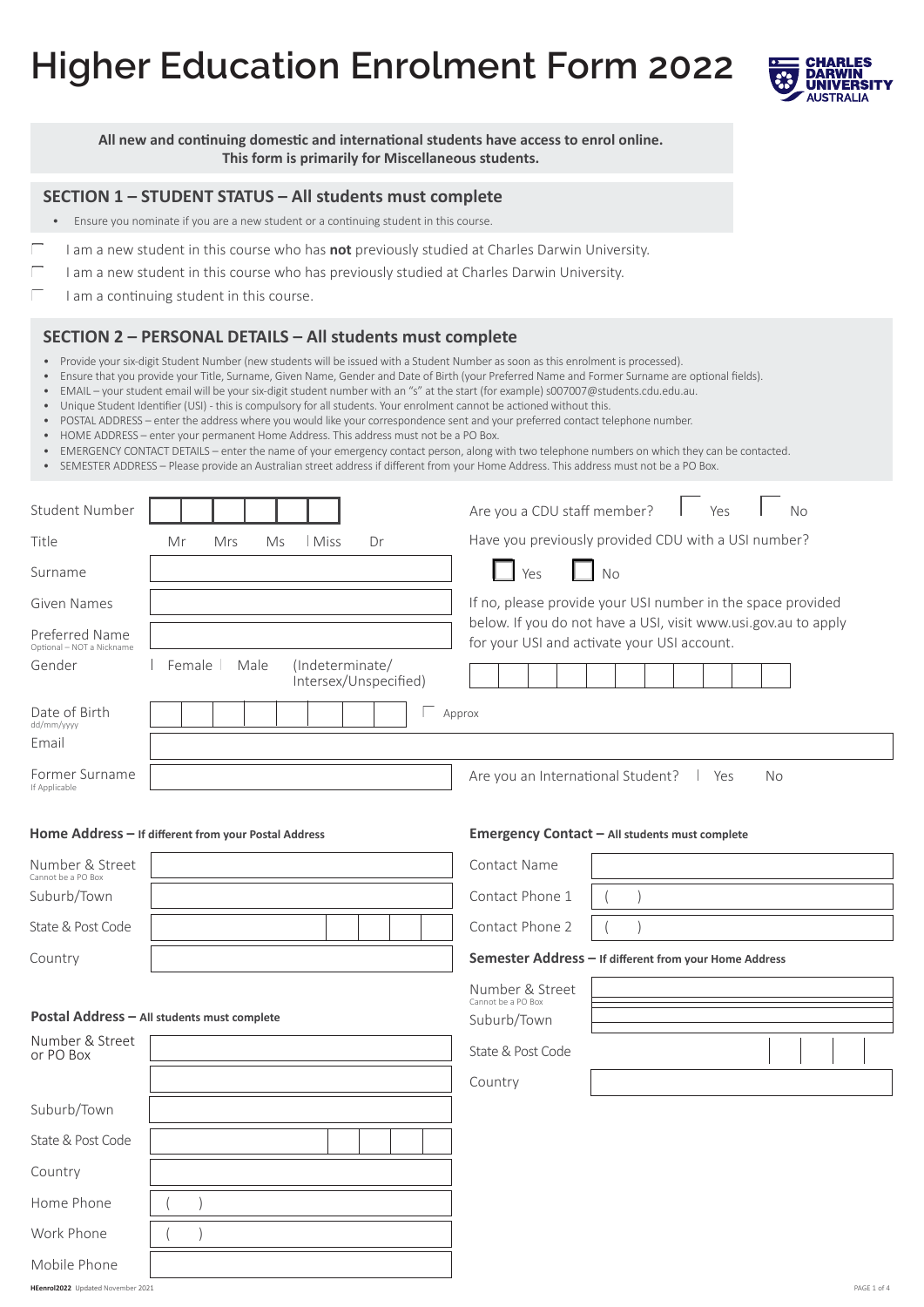#### **SECTION 3 – COURSE DETAILS – All students must complete**

Ensure that the Course and Location that you select are available. The University's website has this information - www.cdu.edu.au/courses

| CDU Course Code |                            |                               |                                |        |  |
|-----------------|----------------------------|-------------------------------|--------------------------------|--------|--|
| Course Name     |                            |                               |                                |        |  |
| Location        | Casuarina<br>Alice Springs | Darwin Waterfront<br>External | Batchelor<br>DPC Alice Springs | Sydney |  |
|                 |                            |                               |                                |        |  |

### **SECTION 4 – UNIT DETAILS – All students must complete**

- You need to enrol for the whole year. This includes Semester 1 and/or 2 and any other Teaching Periods as listed on the table below.
- Ensure that the units you select are available in the Teaching Period, Location and Unit Mode you indicate on this form. The University's website has this information - www.cdu.edu.au/units
- International Students must enrol in a 'full-time' study load this usually means 4 x 10 credit point units per semester.

| <b>Teaching Period</b>      |                        | Location                                     |                              | <b>Unit Mode</b> |
|-----------------------------|------------------------|----------------------------------------------|------------------------------|------------------|
| S1 - Semester 1             | Int 1 - HE Intensive 1 | CAS - Casuarina                              | WFD - Darwin Waterfront      | I - Internal     |
| S <sub>2</sub> - Semester 2 | Int 2 - HE Intensive 2 | ASP - Alice Springs                          | DPC - Desert Peoples' Centre | E - External     |
|                             | Int 3 - HE Intensive 3 | <b>BAT - Batchelor</b>                       |                              |                  |
|                             | Int 4 - HE Intensive 4 | For external units enter Ext as the location |                              |                  |
|                             | Int 5 - HE Intensive 5 |                                              |                              |                  |
|                             | Int 6 - HE Intensive 6 |                                              |                              |                  |

| Unit Code       | Period | Location | Mode | Unit Name           |
|-----------------|--------|----------|------|---------------------|
| Example: CUC100 | 51     | CAS      |      | Academic Literacies |
| Unit Code       | Period | Location | Mode | Unit Name           |
|                 |        |          |      |                     |
|                 |        |          |      |                     |
|                 |        |          |      |                     |
|                 |        |          |      |                     |
|                 |        |          |      |                     |
|                 |        |          |      |                     |
|                 |        |          |      |                     |
|                 |        |          |      |                     |

#### **SECTION 5 – Australian Government Department of Education, Skills and Employment**

- If you are commencing as a Commonwealth supported student in 2022 then you must complete a *Request for Commonwealth support and HECS-HELP* form. Please note that enrolments cannot be processed without the correct Department of Education, Skills and Employment form.
	- If you are continuing as a Commonwealth supported student in 2022 then you only need to complete a new form if you want to:
		- **•** change your payment option; or
		- $\bullet$  transfer to another course eg Bachelor of Arts to Bachelor of Science.
		- **•** Please note that enrolments cannot be processed without the correct Department of Education, Skills and Employment form.
	- If you are commencing as a fee-paying student (a non-Commonwealth supported student) in 2022 you only need to complete the *Request for FEE-HELP assistance* form if you wish to access FEE-HELP.
- I am commencing as a Commonwealth supported student in 2022 and my completed *Request for Commonwealth support and HECS-HELP* form is attached to this enrolment form.
- I am continuing as a Commonwealth supported student in 2022 and have either changed my payment option or transferred to another course. My completed *Request for Commonwealth support and HECS-HELP* form is attached to this enrolment form.
- I am commencing as a fee-paying student in 2022 and wish to access FEE-HELP. My completed *Request for FEE-HELP* form is attached to this enrolment form.

# **SECTION 6 – ADDITIONAL INFORMATION**

Your answers to the following questions will assist the University in providing you with appropriate educational and support services and advice.

**Q1. Approximately how many hours of paid employment per week do you anticipate engaging in during semester?**

- None
- 1 4 hours per week
- 5 10 hours per week
- 11 19 hours per week
- 20 35 hours per week
- **>** 35 hours per week

**Q2. Approximately how many hours per week during semester do you anticipate that you will be providing unpaid care, help or assistance to family members or others?**

**(This includes childcare for children under 15 years of age, or dependency related to age, disability or illness.)**

- None
- 1 4 hours per week
- 5 10 hours per week
- 11 19 hours per week
- 20 35 hours per week
- **>** 35 hours per week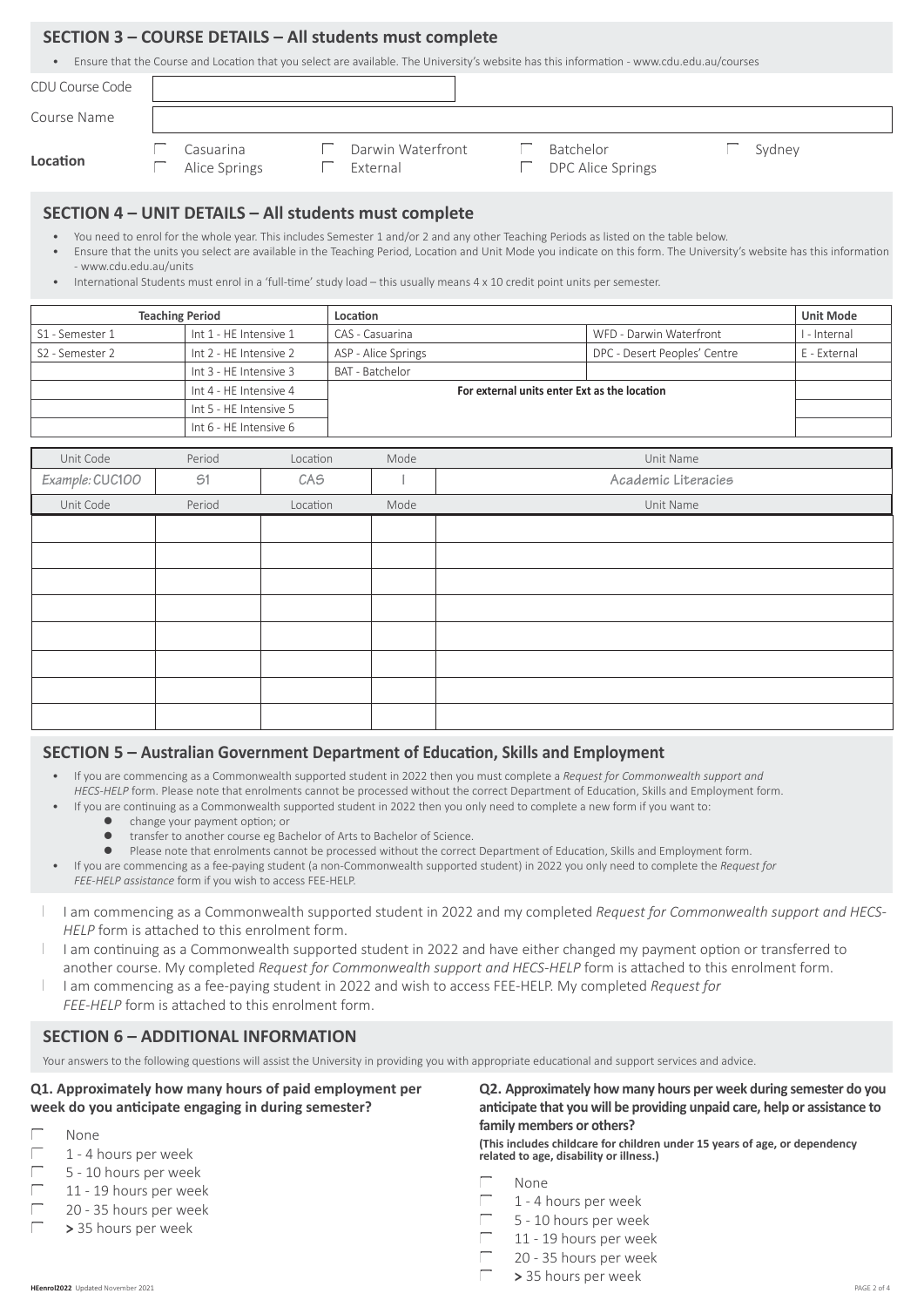#### **SECTION 7 – STATISTICAL INFORMATION –All students must complete unless stated otherwise The Australian Government Department of Education, Skills and Employment requires this information to be collected for statistical purposes.**

#### **Q1. Are you of Australian Aboriginal or Torres Strait Islander origin?**

- Neither Aboriginal nor Torres Strait Islander
- Yes, Aboriginal
- Yes, Torres Strait Islander
- Yes, Aboriginal and Torres Strait Islander

#### **Q2. What is your Citizenship and Residence Status this year?**

- Australian citizen (including Australian citizens with dual citizenship)
- New Zealand citizen or a diplomatic or consular representative of New Zealand, a member of the staff of such a representative or the spouse or dependent relative of such a representative, excluding those with Australian citizenship. (Note: includes any such persons who have Permanent Resident status)
- I have a permanent humanitarian visa
- I have a permanent residency visa other than a permanent humanitarian visa
- I have a temporary entry permit or am a diplomat or a dependent of a diplomat (except New Zealand) and resides in Australia during this unit of study
- Not one of the above categories and I am residing outside Australia during my unit of study

#### **Q3. If you have Permanent Resident status, which statement best describes your circumstance?**

- Permanent Residence status does not apply to me I am residing in Australia during the semester OR outside
- Australia as per the course requirement I am residing outside Australia for the semester
- On enrolment day I met the residency requirements more than 12 months ago

#### *The University must have a certified copy of your current visa documentation. Please help us to process your enrolment by providing a certified copy of your current visa as soon as possible if you have not already done so.*

#### **Q4. In what country is your permanent home residence?**

| Australia, postcode |  |
|---------------------|--|
|                     |  |

| . .<br>٦<br>I<br>× | ۰ |
|--------------------|---|
|--------------------|---|

 Overseas, name of country

#### **Q5. In what country is your residence during the year?**

|    | Australia, postcode |  |
|----|---------------------|--|
| OR |                     |  |

 Overseas, name of country

#### **Q6. In what country were you born?**

- Australia
- OR
- $\Box$  Overseas, name of country

Year of arrival in Australia



**Q7. Do you speak a language other than English at your permanent home residence?**

- No
	- Yes, language

**Q8. Where was your permanent home residence during Year 12?**

Suburb/Town:



**Q9. In what year did you leave Secondary School?**

#### **Q10. What is your highest educational attainment prior to commencement?**

- Doctoral Degree
- Master Degree
- Graduate Diploma or Graduate Certificate
- Bachelor Degree
- Diploma
	- Certificate IV
- Certificate III
- Certificate II Certificate I
- None of the above

#### **Q11. What was the highest level of education completed by your parent/guardian #1 and your parent/guardian #2**

- **#1 #2**
- Postgraduate Qualifications (eg. Masters, PhD) Bachelor Level Qualifications Other Post School Qualifications (eg. VET/TAFE Certificate, Completed Apprenticeship, Associate Degree or Diploma) Completed Year 12 Schooling or equivalent Did not Complete Year 12 Schooling or equivalent Completed Year 10 schooling or equivalent Did not complete Year 10 schooling or equivalent Don't Know
	- Not Applicable

#### **Q12. Do you consider yourself to have a disability, impairment or long-term medical condition?**

 $N<sub>0</sub>$ 

#### Yes

 If yes, then please indicate the areas of disability, impairment or long-term condition **and** indicate if you would like to be contacted regarding advice on support services, equipment and facilities that may assist you.

| Hard of Hearing/Deaf         | please contact me |
|------------------------------|-------------------|
| Physical disability          | please contact me |
| Intellectual disability      | please contact me |
| Specific Learning Disability | please contact me |
| Mental health condition      | please contact me |
| Acquired brain injury        | please contact me |
| Low Vision/Blind             | please contact me |
| Medical condition            | please contact me |
| Neurological condition       | please contact me |
| Other disability             | please contact me |
| Not specified                | please contact me |